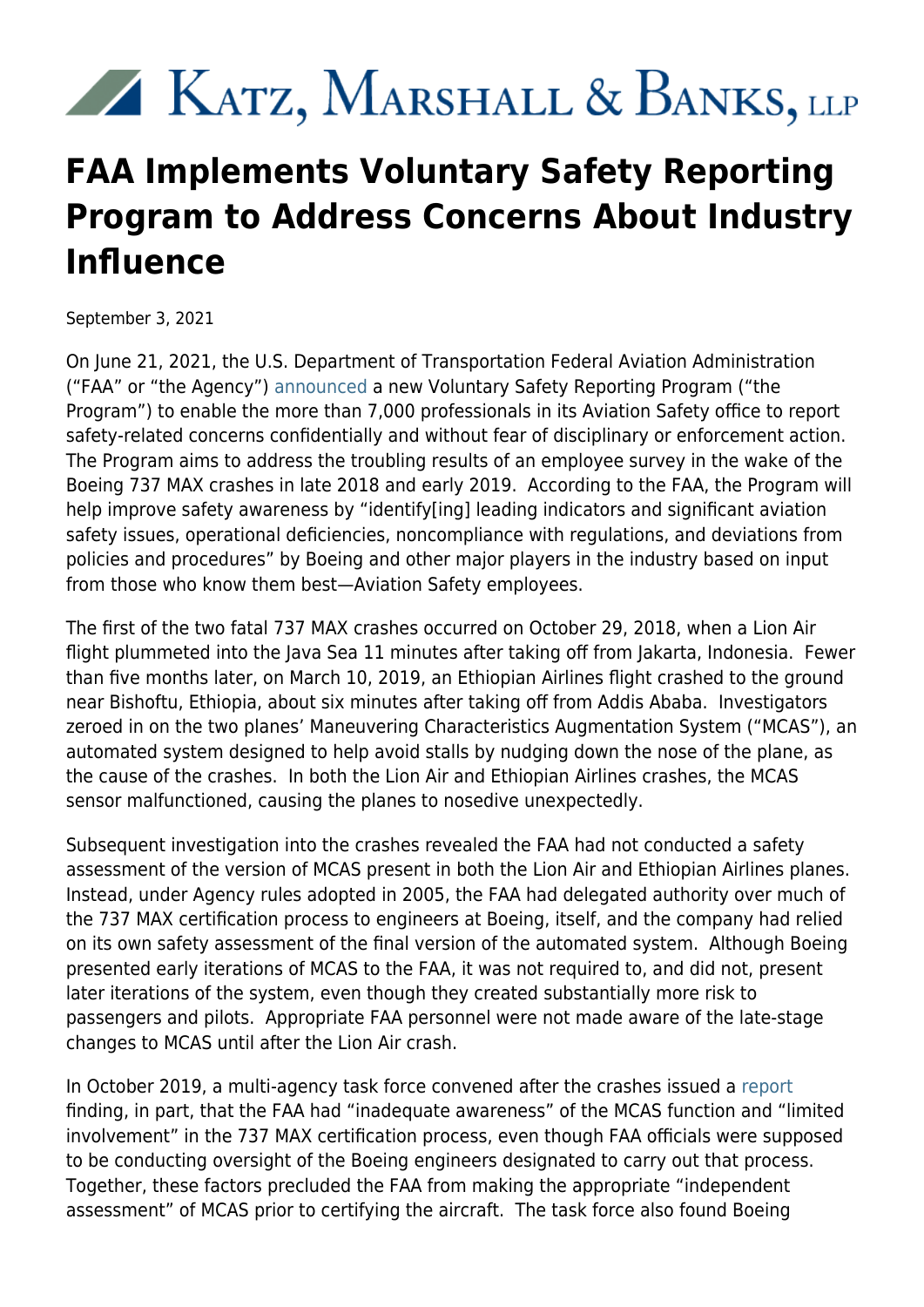engineers faced "undue pressure" from Boeing executives when making certification decisions on behalf of the FAA.

Later that year, a third-party firm conducted an independent survey of Agency employees to find out more about the culture of safety at the FAA. In the survey, FAA employees reported facing "strong" pressure from the aviation industry, including Boeing. One employee even told interviewers the message they received from their supervisors was, "'Don't rock the boat' with Boeing." When the Agency turned over the results of the survey to Congress in 2020, it faced intense backlash for its perceived "cozy relationship" with Boeing, which many believed had contributed to the Agency's lax oversight of the 737 MAX certification process. The FAA announced its plans to stand up the Program to combat these concerns shortly thereafter.

## **Submitting Safety-Related Complaints Through the FAA's Voluntary Safety Reporting Program**

As the FAA stated in June, the Program "allows the [A]gency to address safety sensitive issues that may otherwise have gone unnoticed due to fear of repercussion," such as those fears reported by employees in the survey. According to the [order](https://www.faa.gov/documentLibrary/media/Order/VS_8000.375.pdf) establishing the Program, Aviation Safety employees can submit safety-related complaints through the Program online. Complaints are reviewed by the Program's Event Review Team ("ERT") and either accepted for investigation or, if the complaint is outside the Program's purview, referred to the appropriate FAA office for further handling. At the conclusion of its investigation, the ERT can (1) issue a Corrective Action Request to the appropriate office providing recommendations for resolving the matter; (2) in instances where a report "highlights the need for...training...to resolve proficiency issues," assign individualized training to the complainant; or (3) decline to take corrective action. The ERT may reconsider a decision to decline corrective action if additional information becomes available that either increases the risk reported or identifies the matter as "systemic."

## **Protecting Aviation Whistleblowers from Retaliation**

As the FAA acknowledged in the order establishing the Program, the Program's success "depends on its ability to maintain confidentiality": if employees fear retaliation, they will not come forward. Employees' names and other identifying information are redacted from complaints prior to review by the ERT, subject matter experts, and Executive Board or posting to the Program's website. Redacted information will be shared only when required to gather additional contextual information, and in that case limited to those who have a "needto-know." ERT members, analysts, and any other individuals with access to confidential Program information also are required to sign confidentiality and non-disclosure agreements obligating them to keep that information confidential.

Unfortunately, [whistleblowers](https://www.kmblegal.com/resources/aviation) do not always remain anonymous, and those whose identities are revealed during or after an investigation may face job-related [retaliation](https://www.kmblegal.com/resources/whistleblower-retaliation) because of their reports. But FAA employees who experience retaliation for reports they make through the Program may be entitled to relief. For example, they can file a complaint for retaliation with the U.S. Office of Special Counsel ("OSC") and, if OSC has reasonable grounds to believe an